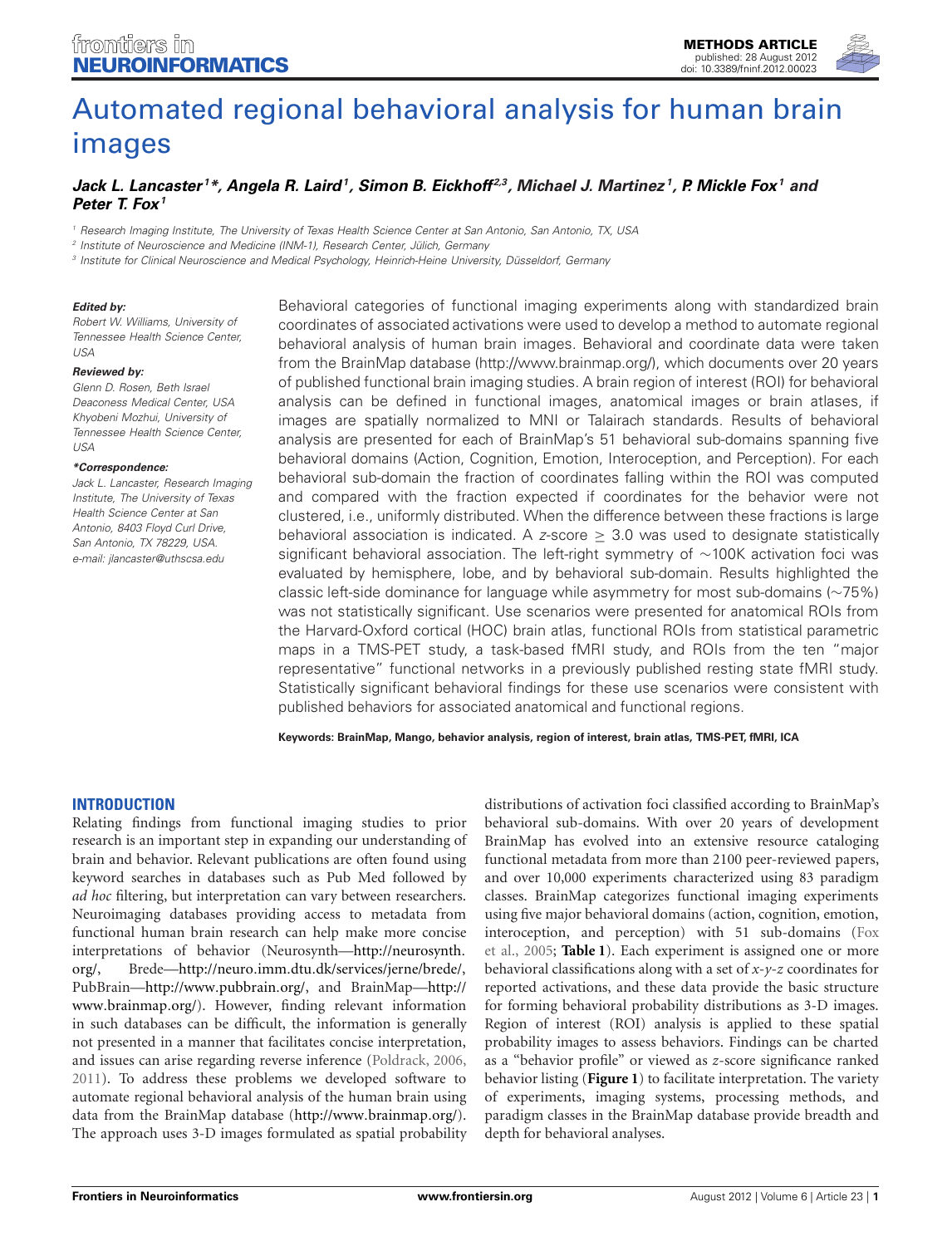| <b>Action</b>               | Cognition                        | <b>Emotion</b>             | Interoception             | Perception                  |
|-----------------------------|----------------------------------|----------------------------|---------------------------|-----------------------------|
| 1. Execution: Other (8518)  | 10. Attention (10,995)           | 27. Anger (507)            | 35. Air-hunger (236)      | 43. Audition (2850)         |
| 2. Execution: Speech (3399) | 11. Language: Orthography (2011) | 28. Anxiety (577)          | 36. Bladder (315)         | 44. Gustation (1173)        |
| 3. Imagination (1244)       | 12. Language: Other (1204)       | 29. Disqust (879)          | 37. Hunger (386)          | 45. Olfaction (400)         |
| 4. Inhibition (2519)        | 13. Language: Phonology (1621)   | 30. Fear (1311)            | 38. Other (200)           | 46. Somethesis (2542)       |
| 5. Motor:Learning (832)     | 14. Language: Semantics (7593)   | 31. Happiness: Humor (120) | 39. Sexuality (877)       | 47. Somethesis: Pain (3472) |
| 6. Observation (972)        | 15. Language: Speech (7244)      | 32. Happiness (1060)       | 40. Sleep (260)           | 48. Vision: Color (201)     |
| 7. Other (11)               | 16. Language: Syntax (655)       | 33. Other (12,821)         | 41. Thermoregulation (29) | 49. Vision: Motion (2514)   |
| 8. Preparation (346)        | 17. Memory: Explicit (7002)      | 34. Sadness (1167)         | 42. Thirst (209)          | 50. Vision: Other (2106)    |
| 9. Rest (1611)              | 18. Memory: Other (50)           |                            |                           | 51. Vision: Shape (2995)    |
|                             | 19. Memory: Working (7819)       |                            |                           |                             |
|                             | 20. Music (822)                  |                            |                           |                             |
|                             | 21. Other (8847)                 |                            |                           |                             |
|                             | 22. Reasoning (1387)             |                            |                           |                             |
|                             | 23. Social (1562)                |                            |                           |                             |
|                             | 24. Soma (581)                   |                            |                           |                             |
|                             | 25. Space (1935)                 |                            |                           |                             |
|                             | 26. Time (495)                   |                            |                           |                             |
| Total (19,452)              | Total (61,783)                   | Total (18,442)             | Total (2512)              | Total (18,253)              |

#### <span id="page-1-0"></span>**Table 1 | BrainMap behavior categorization by domain and sub-domain.**

*The number of activation foci in the brain for each sub-domain () along with totals by domain are provided.*

Behavioral analysis software was developed and tested as a plugin application for the Multi-image Analysis GUI (Mango) image processing system (http://ric*.*uthscsa*.*[edu/mango/\)](http://ric.uthscsa.edu/mango/). Several features of Mango were important in this development: (1) ease of use, (2) multi-platform Java application, (3) extensive ROI tools, (4) ability to add and update software as a plugin module and (5) full access to a suite of image viewing and processing features. Mango is available from the Neuroimaging Tools and Resources (NITRC) website [\(http://www](http://www.nitrc.org/)*.*nitrc*.*org/) and the Research Imaging Institute (RII) website [\(http://ric](http://ric.uthscsa.edu/mango/)*.*uthscsa*.*edu/ [mango/\)](http://ric.uthscsa.edu/mango/). Regular updates for Mango have been provided with additional features (12 releases through 2012), and over 10,000 copies of Mango have been downloaded.

A primary goal of the automated "behavioral analysis" project was to provide software that would rapidly determine regionally specific behaviors for researchers' brain studies. Summing activation foci within an ROI for each behavioral sub-domain was the initial step; however, additional processing was necessary to properly gauge the relationship between these data and BrainMap's behavior domains. The next processing step was to convert ROI sums to activation probabilities. Further processing was done to correct probabilities for region size effects. Finally, statistical validity was provided as *z*-scores testing the null hypothesis that the distribution for activation foci observed within an ROI was not different from that predicted for a spatially uniform random distribution within the brain. This paper describes development methods, characteristics, and provides use scenarios for behavioral analysis with functional and anatomical images.

#### **METHODS**

Each experiment in the BrainMap database is behaviorally classified using one or more sub-domains. Behaviors that classify well by major domain but do not match an existing sub-domain are classified as Domain:Other, such as "Action:Other" in **[Table 1](#page-1-0)**. Similarly, behaviors that classify well by sub-domain but do not match other sub-domains are classified as Domain:Subdomain:Other, such as "Perception:Vision:Other". This provides completeness for classification of experiments by domain and sub-domain. The "Other" groupings may subsequently be subdivided and designated more explicitly as the BrainMap database continues to grow.

A five-step process was used to make a data structure to rapidly index locations and behaviors (**[Figure 2](#page-3-0)**). In Step 1 (BrainMap Database), each experiment in the BrainMap database is isolated, and Talairach coordinates for the experiment's activation locations (activation foci) recorded. Experiments often have multiple Behavior IDs to cover the multiple behaviors involved. In Step 2 (Behavior-Location), data are reorganized as a table of behavior sub-domains (Behavior IDs) with a list of coordinates for each. Note that the same coordinate can be associated with more than one Behavior ID. In Step 3 (3-D Behavior Image), a 3-D image of activation foci is formulated for each behavioral sub-domain. Images were formatted with 2-mm isotropic spacing, similar to the spatial precision in functional brain images, with locations indexed by Talairach coordinates. For each location in a behavior sub-domain's coordinate list we added "one" to its image, such that the resulting image tabulated activation foci by location. An example of an activation foci image formed in this manner is illustrated for the "Action:Execution" sub-domain in **[Figure 3](#page-4-0)**. In Step 4 (3-D PDF), activation foci images are converted to 3-D probability density function images PDF(*x, y,z*) by dividing each by the total number of activation foci  $(N_b)$  in the brain for its sub-domain (**[Table 1](#page-1-0)**). Finally, in Step 5 (4-D PDF), the set of 51 3-D PDF images were concatenated into a single 4-D probability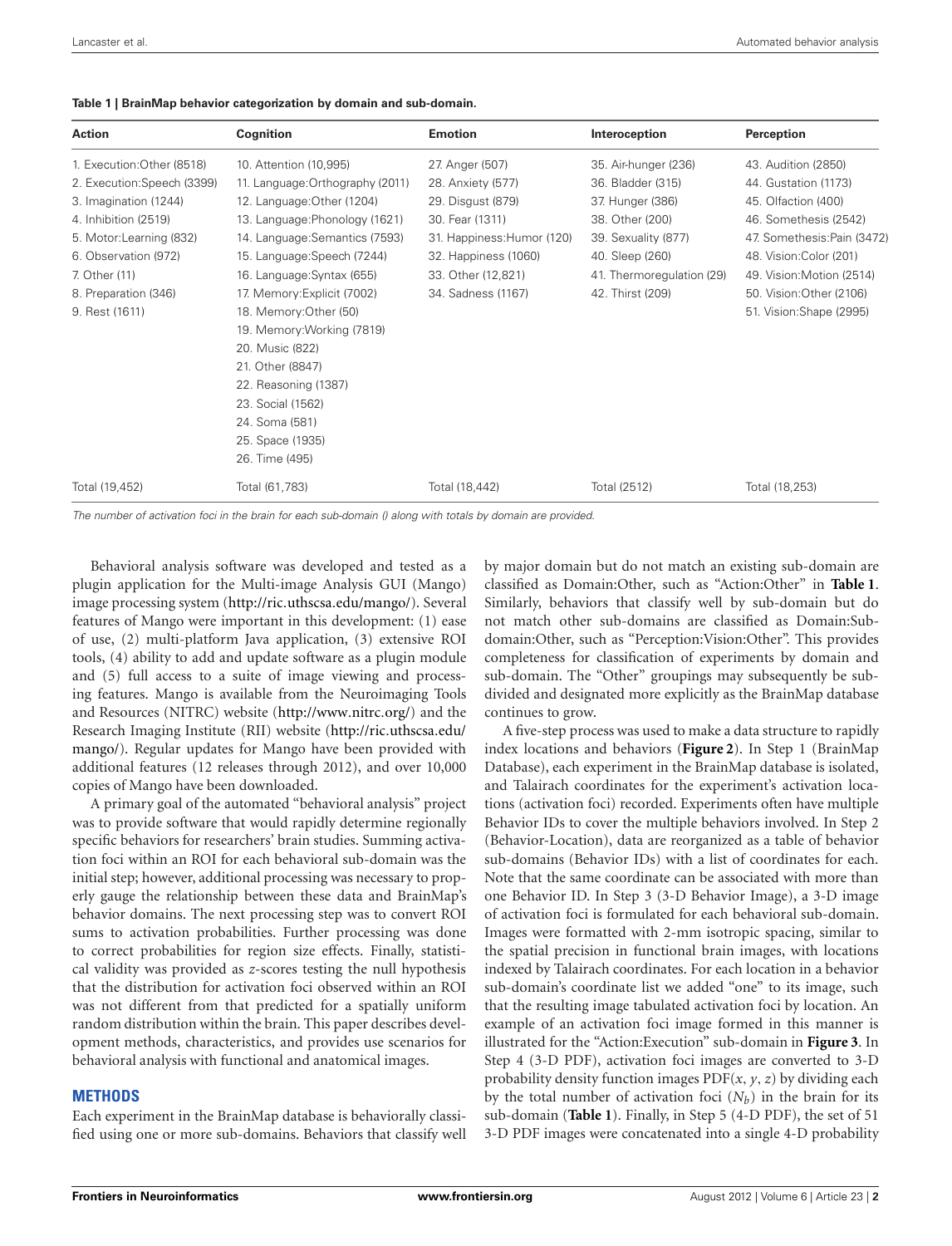

<span id="page-2-0"></span>density image  $PDF(x, y, z, b)$  where location and behavior can be readily indexed. This 4-D image is stored using the NIH's NIfTI (Neuroimaging Informatics Technology Initiative) file format [\(http://nifti](http://nifti.nimh.nih.gov)*.*nimh*.*nih*.*gov) with gzip compression [\(http://](http://www.gzip.org/) [www](http://www.gzip.org/)*.*gzip*.*org/) for efficient distribution.

The regional probability for each sub-domain's behavior (b) is determined by summing  $PDF(x, y, z, b)$  over the *x*-*y*-*z* extent of a brain ROI. These probabilities range from near zero for a small ROI to unity for a whole-brain ROI. The probability for an ROI varies by sub-domain according to location, size and shape and increases as the ROIs spatial configuration approaches that of the activation foci in a behavior sub-domain. PDF-based behavior images rather than Activation Likelihood Expectation (ALE) based behavior images [\(Laird et al.](#page-10-1), [2009](#page-10-1)) were used to provide a direct means to calculate probabilities.

Automated behavior analysis requires that brain images be spatially normalized. Internal calculations use Talairach coordinates [\(Lancaster and Fox, 2009](#page-10-2)). A built-in MNI-to-TAL affine transform [\(Jenkinson and Smith, 2001](#page-10-3); [Lancaster et al., 2007](#page-10-4))

is provided to adjust images fitted to the Montreal Neurological Institute (MNI) brain space [\(Evans et al.](#page-10-5), [2012](#page-10-5)) to the Talairach brain space. Images from popular functional image analysis software applications such as FMRIB Software Library (FSL [http://](http://www.fmrib.ox.ac.uk/fsl/) www*.*fmrib*.*ox*.*ac*.*[uk/fsl/\)](http://www.fmrib.ox.ac.uk/fsl/), Statistical Parametric Mapping (SPM [http://www](http://www.fil.ion.ucl.ac.uk/spm/)*.*fil*.*ion*.*ucl*.*ac*.*uk/spm/) and Analysis of Functional Neuroimages (AFNI [http://afni](http://afni.nimh.nih.gov/afni/)*.*nimh*.*nih*.*gov/afni/) are supported using the NIfTI file format. ROI tools in Mango can be used to threshold statistical parametric images (e.g., *z*-scores) to provide 3-D ROIs for behavior analysis. Probabilities for an ROI are determined for the 51 behavioral sub-domains, and when organized by domain: sub-domain provides a "behavior profile." Probabilities are the probability that reported behavior-specific activation foci fell within the ROI. The use of probabilities, rather than activation foci sums, controls for the differences in numbers of foci per sub-domain (**[Table 1](#page-1-0)**).

The measured or "observed" probability *po* increases as ROI size increases reaching unity for a whole brain ROI. We therefore sought a size-adaptable expected probability (*pe*) for significance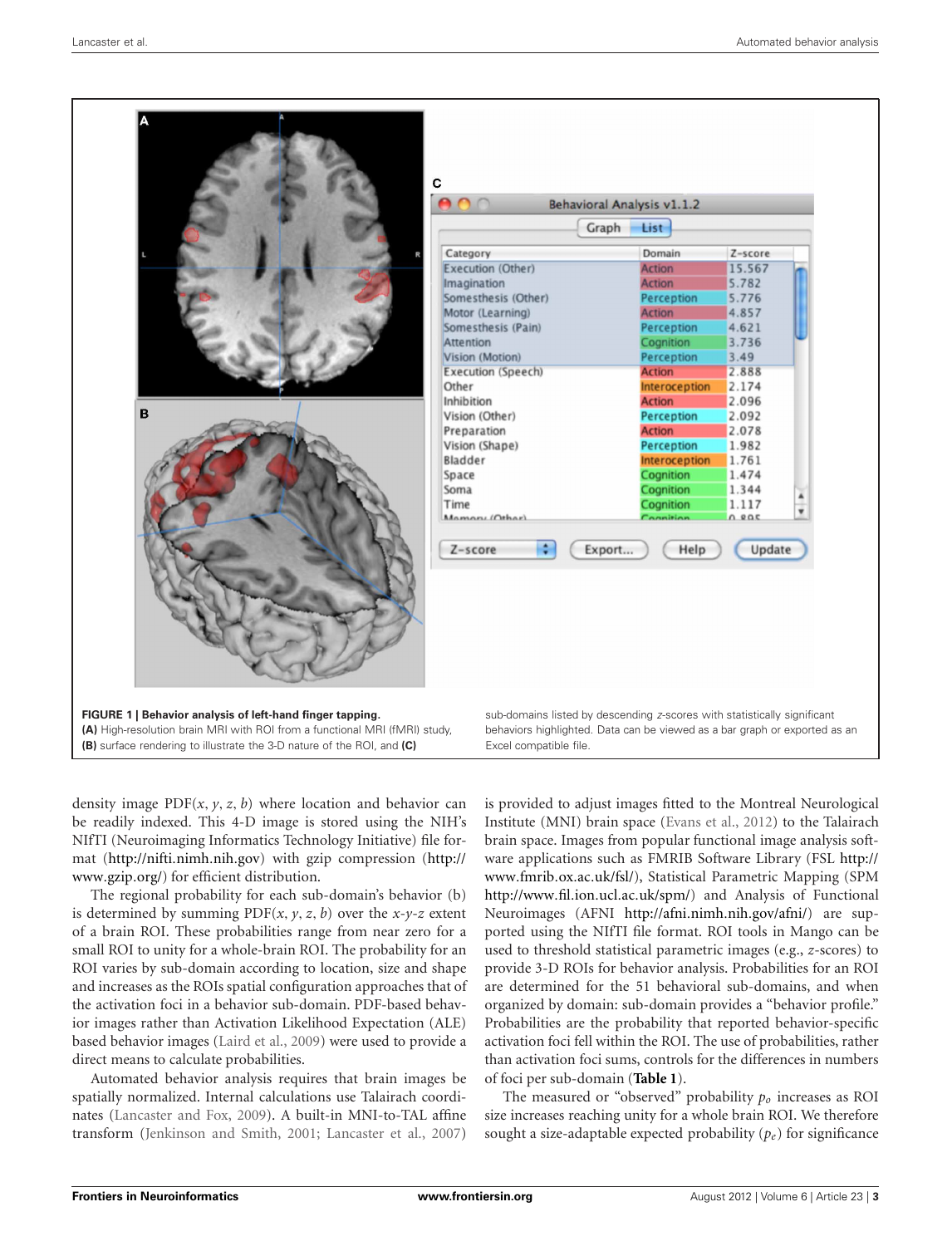

<span id="page-3-0"></span>testing. Like observed probability the "expected" probability needed to range from zero to unity as ROI volume changed from zero to full brain volume, but not vary by location or shape. To meet these needs *pe* was calculated as the ROI-to-brain volume ratio, with brain volume determined from the Talairach Daemon [\(Lancaster et al., 2000\)](#page-10-6), which is sized according to the 1988 Talairach Atlas brain [\(Talairach and Tournoux, 1988](#page-11-2)). The expected probability *pe* is therefore an estimate of observed probability *po* should activation foci for a sub-domain be randomly distributed throughout the brain, i.e., not regionalized.

To test for significance of behaviors we used the null hypothesis that the observed probability of activation foci was not different from expected, i.e., that  $p_0 = p_e$ . This test was done for each of the 51 behavior sub-domains. The difference  $(p_o - p_e)$  is called the effect size, and when it is positive more activation foci are seen within the ROI than expected for random spatial distribution. Likewise when the effect size is negative fewer activation foci are seen than expected for random spatial distribution. The focus for behavior analysis is therefore on positive effect sizes. To determine variance for effect size we modeled the two possible outcomes of activations (inside or outside of the ROI) using the binomial distribution. In this study *po* and *pe* served as binomial "success" probabilities (probability of activations falling within the ROI), and the number of trials was the whole-brain activation tally  $(N_h)$  for a sub-domain. For the binomial distribution the variance of "*p*" is calculated as *p*(1-*p*)/*N*. An effect-size *z*-score

for each behavioral sub-domain was calculated as follows:

$$
z = \frac{p_o - p_e}{\left(\frac{p_o(1 - p_o) + p_e(1 - p_e)}{N_b}\right)^{1/2}}
$$
(1)

Only behavioral sub-domains with positive *z*-scores  $\geq$  3.0 are considered significant (Bonferroni corrected to overall *p*-value of 0.05 for the 51 behavior sub-domains. Results for each subdomain are provided as total foci, observed probability (*po*), relative probability  $(p_o - p_e)/p_e$ , and *z*-scores. These are viewable as charts and a table of ranked values to facilitate interpretation.

#### **PROCESSING TIMES**

The processing speed for behavior analysis software with the 2-mm spacing 4-D PDF image was tested on two systems using the ROI from **[Figure 1](#page-2-0)**, (1) a windows based desktop PC (Sony Vaio PCV- RZ32G) with an Intel Pentium 4 (2.6 GHz) processor running Windows XP (SP3) and (2) a MacBook Pro with Intel core duo processor (2.33 GHz) running OS X 10.6.7. The PC had 1.5 GB of RAM and the Mac had 2 GB of RAM, and a faster internal bus. Both systems performed analysis and updated results within 1 s for the ROI illustrated in **[Figures 1A,B](#page-2-0)**. Processing speed varies with ROI size, but even with hemisphere size ROIs processing time was ∼1 s on the MacBook Pro. Application startup time was 1.3–2.5 s mostly due to initialization of the 4-D PDF image. Processing times were increased by 4–8X for a 1-mm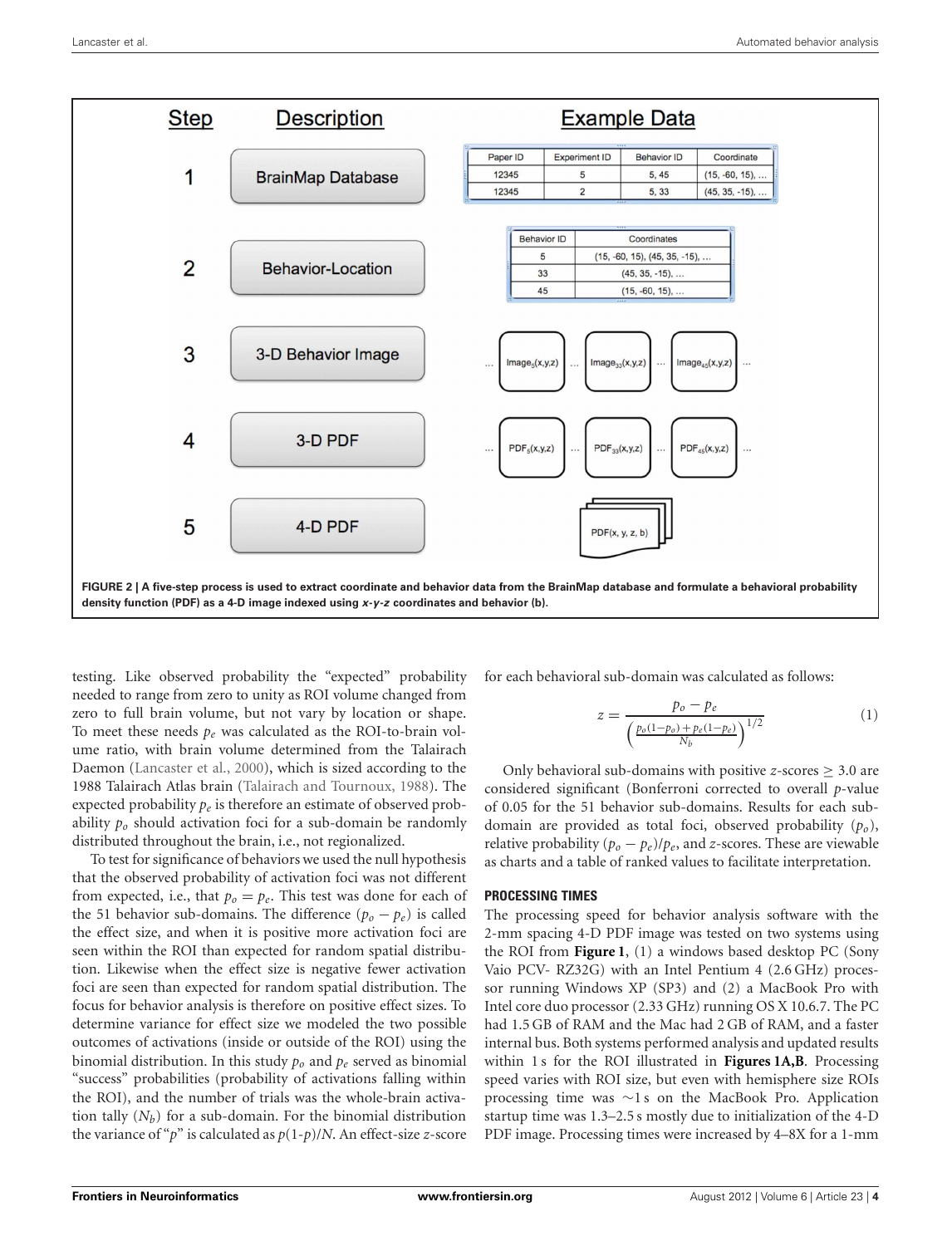

<span id="page-4-0"></span>4-D PDF image. These tests show that behavior analysis results are available almost immediately and facilitate rapid interpretation and exploration.

## **SPATIAL PRECISION OF THE PDF IMAGE**

Most functional images are acquired with relatively low spatial precision (sample spacing *>*2 mm), so ROIs derived from these images are also considered low resolution. The 4-D PDF image was made using 2-mm spacing for analysis of such low-resolution images. However, behavior analysis can also be done using ROIs from high spatial resolution anatomical images (∼1 mm spacing), so we made a 1-mm spacing 4-D PDF image to evaluate this use. We tested both low- and high-resolution images using both 1- and 2-mm spatial precision PDFs. The behavior analysis software down converts 1-mm precision ROIs to 2-mm precision for use with the 2-mm spacing PDF image and up converts 2-mm ROIs to 1-mm precision for use with the 1-mm spacing PDF image.

High-resolution ROI testing used spherical ROIs from a brain image with 1-mm spacing. High-resolution ROIs were defined as spheres of 12-mm radius positioned at two brain sites of interest, the supplementary motor area (SMA) at Talairach coordinate  $(-1, 4, 48)$  and the anterior cingulate  $(-1, 43, -1)$ . Low-resolution ROI testing (∼2 mm spacing) was done using an ROI made by thresholding an individual fMRI study at *z*-score = 2.5. The ROI was from the fMRI study illustrated in **[Figure 1](#page-2-0)**.

# **SYMMETRY OF ACTIVATION FOCI**

To examine the balance of foci reported in left and right brain we evaluated the left-right (L-R) symmetry of activation foci in the brain. Tallies of activation foci for left and right brain were made from the 100,000+ locations reported in BrainMap, and a *z*-score determined for the fraction of activation foci left of midline. Analysis was done for major anatomical subdivision of the brain by hemispheres and by lobes. Further symmetry analysis was done by behavior evaluating each of the 51 behavior subdomain images. Finally, symmetry analysis was performed for the language areas, Broca's (BA44 and 45) and Wernicke's (posterior BA22), which favor the left hemisphere. ROIs for these language areas were based on their Brodmann Areas defined in the 1988 Talairach atlas. The posterior portion of BA22 was isolated using *y*-coordinates posterior of  $y = -27$ . The two language-area ROIs were enlarged to help account for spatial and anatomical variability by dilating twice using a  $3\times3\times3$  kernel.

# **USE SCENARIOS**

Since "behavior analysis" is co-ordinate based it can be used for analysis of images where the brain is registered to the MNI or Talairach brain spaces. This allowed us to provide use scenarios over a wide range of interests including a brain atlas, a TMS/PET study, a task-based fMRI study and a published resting state network study.

# *Harvard-Oxford Cortical (HOC) atlas*

The brain atlases distributed with the FSL software [\(http://](http://www.fmrib.ox.ac.uk/fsl/data/atlas-descriptions.html) www*.*fmrib*.*ox*.*ac*.*[uk/fsl/data/atlas-descriptions](http://www.fmrib.ox.ac.uk/fsl/data/atlas-descriptions.html)*.*html) have well defined anatomical regions delineated by numeric values so that they can be readily defined as ROIs. We selected eight gyral regions from the HOC atlas for behavioral analysis (http://www.cma.mgh.harvard.edu/fsl\_atlas.html). The eight regions spanned from the middle frontal gyrus (MFG) to the occipital pole (OP). The 1-mm 25% thresholded maximum probability atlas was used for this study. The HOC atlas is in MNI space so we applied the MNI-to-TAL transform before processing. ROIs were defined using the numeric values designated for each of the eight brain regions.

# *TMS/PET study*

Behavior analysis was used by [\(Narayana et al.](#page-11-3), [2012](#page-11-3)) to compare behaviors associated with SMA connected regions using conn[ectivity](#page-10-7) [determined](#page-10-7) [by](#page-10-7) [stimulation](#page-10-7) [based](#page-10-7) [TMS/PET](#page-10-7) [\(](#page-10-7)Fox et al., [1997,](#page-10-7) [2006](#page-10-8); [Paus et al., 1997;](#page-11-4) [Laird et al.](#page-10-9), [2008](#page-10-9)) and by meta-analytic connectivity modeling (MACM) [\(Fox et al.](#page-10-10), [1998;](#page-10-10) [Robinson et al., 2010](#page-11-5); [Cauda et al., 2011](#page-10-11); [Eickhoff et al., 2011;](#page-10-12) [Torta and Cauda](#page-11-6), [2011](#page-11-6)). Statistical parametric maps for MACM and TMS/PET studies were formulated based on brain areas co-varying with right SMA. ROIs delineating significant brain regions ( $z \geq 3$ ) were used as input for behavior analysis.

# *Task-based functional MRI (fMRI) study*

A statistical parametric image indicating active brain areas from a fMRI study was used to demonstrate behavioral analysis for a single subject. The task was a finger tapping sequence of the nondominant (left) hand used in a motor learning project (**[Figure 1](#page-2-0)**). The statistical parametric image was formatted as a  $2 \times 2 \times 2$  mm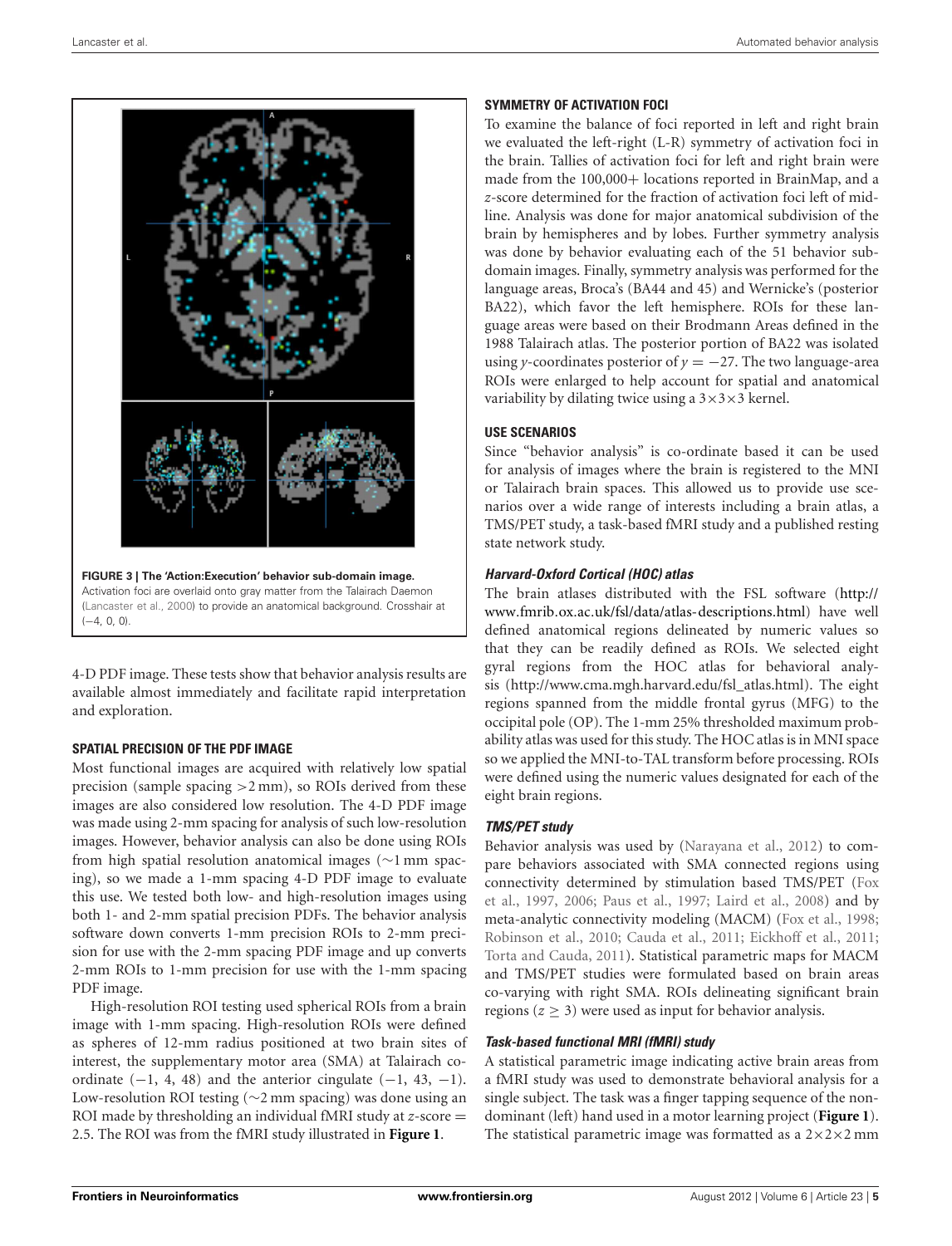*z*-score image aligned to the Talairach brain space. A single ROI was formulated using a *z*-score threshold of *z* = 2*.*5. Behavior analysis was done using this ROI.

#### *Resting state networks*

Functionally connected regions within the brain are identifiable using resting state fMRI and independent component analysis ([ICA\)](#page-11-7) [\(Arfanakis et al.](#page-10-13)[,](#page-11-7) [2000](#page-10-13)[;](#page-11-7) [Bartels and Zeki, 2005;](#page-10-14) Ma et al., [2007](#page-11-7); [Jafri et al., 2008\)](#page-10-15). [Smith et al.](#page-11-8) [\(2009](#page-11-8)) published their fMRI-ICA findings from a resting-state study of 36 subjects. They performed an ICA analysis using a model order of 20 and converted the ICA spatial maps to *z*-statistic images, then thresholded using  $z \geq 3$  to isolate components as regions. Ten of these components were considered as the "major representative" functional networks, based on remarkable correspondence observed between components derived from ICA of resting state fMRI data and those from BrainMap-derived ICA components of co-activating networks. They provided detailed descriptions of associated behaviors for the ten networks, as determined from extensive review of the BrainMap database. We downloaded these regions from the FMRIB website [\(http://fsl](http://fsl.fmrib.ox.ac.uk/analysis/brainmap+rsns/)*.*fmrib*.*ox*.*ac*.* [uk/analysis/brainmap](http://fsl.fmrib.ox.ac.uk/analysis/brainmap+rsns/)+rsns/) and performed behavior analysis for each of the ten components for comparison with author's behavioral descriptions.

## **RESULTS**

### **SPATIAL PRECISION OF THE PDF IMAGE**

Behavior analysis for the high-resolution spherical ROI in SMA indicated six significant sub-domains for the 1-mm behavior image and seven significant sub-domains for the 2-mm behavior image. The slight mismatch occurred for a sub-domain where the *z*-score was near the significance threshold  $(z = 3.0)$ . Behavior analysis for the high-resolution spherical ROI in anterior cingulate indicated five significant behavioral sub-domains using the 1-mm behavior image and four with the 2-mm behavior image; again the mismatch was where the *z*-score was near the significance threshold value.

Similar results were seen for the low resolution ROI derived from the fMRI study with 6 of 7 matching significant subdomains. A paired *t*-test was performed comparing the *z*-score behavior profiles for 1-mm and 2-mm 4-D PDF images and for 1-mm and 2-mm precision ROIs, and all *p*-values were less than 0.03. Behavioral sub-domains with *z*-scores *>*4.0 were identical regardless of the precision in forming ROIs (1-mm or 2-mm) or precision used for the 4-D PDF image. The small differences in behavioral analysis results should have minimal effect for automated behavior analysis where the variability in ROI position, size, and shape are more important. Based on these results we opted to use the 2-mm 4-D PDF image with the behavior analysis software.

### **SYMMETRY OF ACTIVATION FOCI**

A small but highly statistically significant leftward fraction (54%) was seen for the cerebrum (**[Table 2](#page-5-0)**). The distribution within the cerebellum was slightly rightward (51%) but not statistically significant. Significant asymmetry was seen in all cerebral lobes. In three lobes (Frontal, Temporal, and Parietal) there

<span id="page-5-0"></span>

| Region         | Volume (mm <sup>3</sup> ) | <b>Left fraction</b> | z-score |
|----------------|---------------------------|----------------------|---------|
| Cerebrum       | 1,310,229                 | 0.54                 | $22.9*$ |
| Cerebellum     | 159,554                   | 0.49                 | $-1.6$  |
| Frontal lobe   | 474.393                   | 0.55                 | $18.7*$ |
| Temporal lobe  | 216,674                   | 0.54                 | $9.4*$  |
| Parietal lobe  | 180,664                   | 0.54                 | $10.2*$ |
| Occipital lobe | 143.634                   | 0.52                 | $4.0*$  |
| Limbic lobe    | 120,585                   | 0.51                 | $2.3*$  |
| Sub-lobar      | 165,115                   | 0.52                 | $4.4*$  |

<sup>∗</sup>*Significant z-scores (|z|* ≥ *2.0).*

was a large leftward trend (54–55%). In the Occipital and sub-Lobar regions the leftward trend was smaller (52%) with lesser *z*-scores. Finally, the Limbic lobe had the smallest leftward trend (51%), which was only slightly above the threshold for statistical significance.

Only 13 of the behavior sub-domains (∼25%) indicated a statistically significant L-R difference (**[Table 3](#page-6-0)**). One sub-domain "Action:Inhibition" had a rightward trend (55%). A large leftward trend was seen for language related sub-domains with left fractions of 60% or more. No statistically significant asymmetry was seen for the Emotion and Interoception domains. The leftward trend for "Action:Execution" was likely due to the fact that most hand related tasks are performed with the right hand.

Behavioral analysis for the language ROIs indicated significant language behaviors in the left hemisphere, "semantics" and "speech". No significant behaviors were indicated for the rightside ROIs. These results are consistent with left dominance of language for Broca's and Wernicke's areas. The observed L-R symmetry of activation foci was consistent with the expected symmetries [\(Banich](#page-10-16), [2004](#page-10-16)), with a slight overall leftward trend primarily due to the dominance of language areas on the left.

# **USE SCENARIOS**

#### *HOC Atlas*

Significant behaviors ( $z$ -score  $=$  3.0) were seen for each of the eight anatomically defined brain regions (highlighted in **[Table 4](#page-7-0)**). The summary of major findings organized by behavioral domain is as follows:

*Action.* Significant behaviors were seen for all regions except the OP. Significant findings for Execution (Speech) were only seen in the precentral and postcentral gyri. The largest *z*-scores were for Execution (Other) in the precentral gyrus (preCG), postcentral gyrus (postCG), and superior parietal lobule (SPL). Action execution is often a necessary part of task-based functional imaging studies, and this was reflected by the largest overall *z*-score in the preCG. Two action sub-domains were not significant in any of the eight brain regions, "Other" and "Preparation."

*Cognition.* Significant behaviors were seen for all regions except the postCG. The two largest *z*-scores were in the MFG for "working memory" and in lateral occipital cortex-superior (LOCS) for "Space." The major behavior sub-domains for the two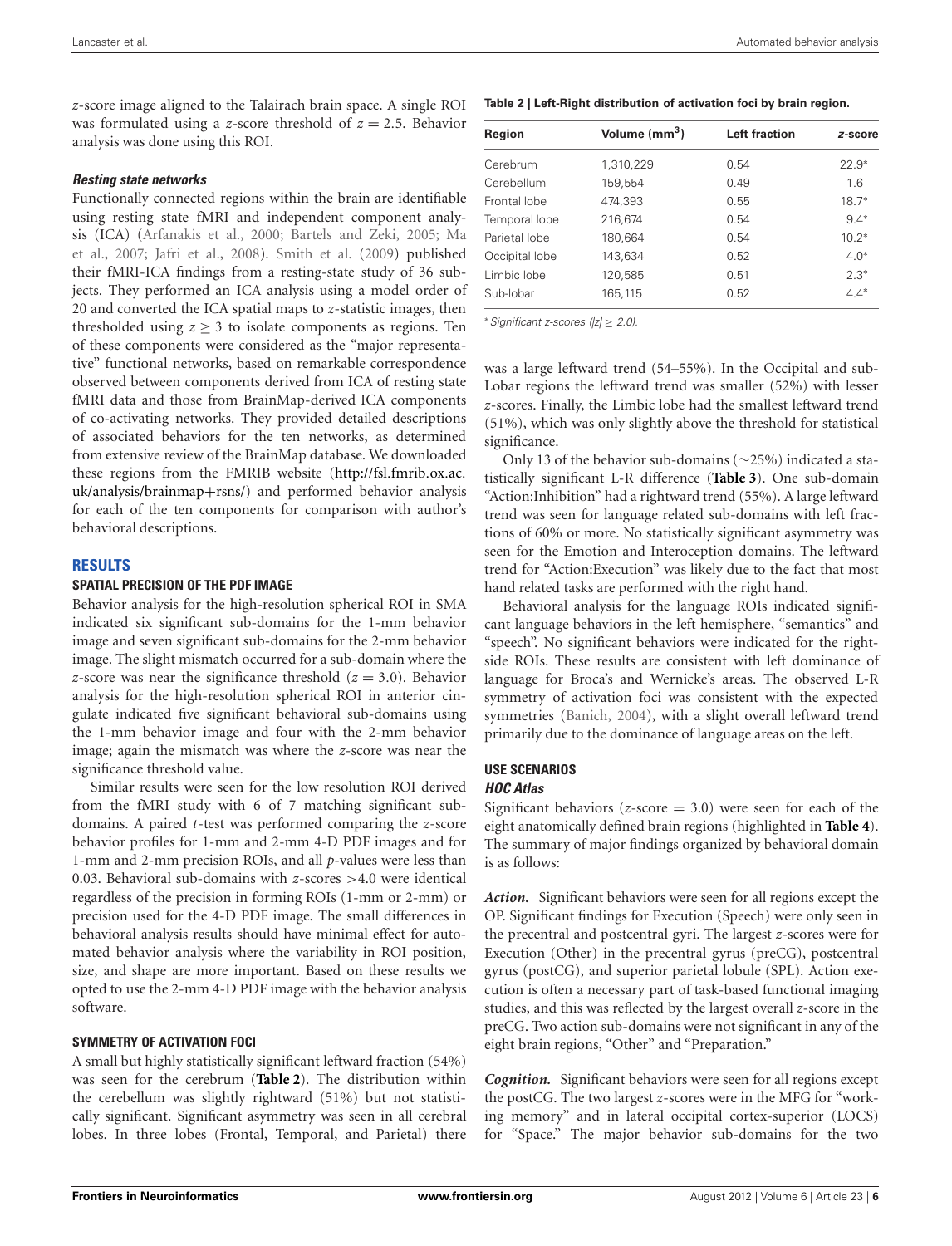<span id="page-6-0"></span>

|  |  |  |  |  | Table 3   Left-Right distribution of activation foci by behavior sub-domain. |
|--|--|--|--|--|------------------------------------------------------------------------------|
|--|--|--|--|--|------------------------------------------------------------------------------|

| Sub-domain            | <b>Domain</b> | # Foci left | # Foci right | $L + R$ | Left fraction | Left z-score |
|-----------------------|---------------|-------------|--------------|---------|---------------|--------------|
| Execution: Other      | Action        | 3924        | 3270         | 7194    | 0.55          | $7.7*$       |
| Execution:Speech      | Action        | 1625        | 1254         | 2879    | 0.56          | $7.0*$       |
| Imagination           | Action        | 645         | 454          | 1099    | 0.59          | $5.9*$       |
| Inhibition            | Action        | 1036        | 1254         | 2290    | 0.45          | $-4.6***$    |
| Language: Orthography | Cognition     | 1050        | 662          | 1712    | 0.61          | $9.6*$       |
| Language: Other       | Cognition     | 660         | 415          | 1075    | 0.61          | $7.7*$       |
| Language: Phonology   | Cognition     | 907         | 525          | 1432    | 0.63          | $10.5*$      |
| Language: Semantics   | Cognition     | 4232        | 2349         | 6581    | 0.64          | $24.2*$      |
| Language:Speech       | Cognition     | 3829        | 2523         | 6352    | 0.60          | $16.7*$      |
| Language: Syntax      | Coanition     | 392         | 196          | 588     | 0.67          | $8.6*$       |
| Memory: Explicit      | Cognition     | 3459        | 2736         | 6195    | 0.56          | $9.2*$       |
| Memory: Working       | Cognition     | 3591        | 3311         | 6902    | 0.52          | $3.4*$       |
| Somesthesis: Other    | Perception    | 1157        | 1009         | 2166    | 0.53          | $3.2*$       |

∗*Significant leftward.*

∗∗*Significant rightward (|z|* ≥ *3.0).*

frontal regions (SFG and MFG) were "working memory" and "Attention." The only region with a significant *z*-score for the "Social" sub-domain was the superior frontal gyrus (SFG).

*Emotion.* Only three brain regions (SFG, MFG, and lateral occipital cortex-Inferior (LOCI) had significant emotion *z*-scores. For the LOCI region the behaviors were "Disgust" and "Fear" while for the frontal regions behavior was non-specific (Other).

*Interoception.* Similar to the Emotion domain, only two regions had significant *z*-scores, preCG and LOCI. For the LOCI region the behavior sub-domain was "Sexuality" while the preCG was non-specific (Other).

*Perception.* Significant perception behaviors were found in all eight regions. Many regions indicated significant visual involvement, with largest *z*-scores for the three occipital regions. The only region with a significant *z*-score for "color vision" was the OP. None of the eight brain regions indicated "Gustation" or "Olfaction" as a significant behavior.

The associations between brain regions and behaviors followed general expectations, with language mostly in the MFG and preCG and vision mostly in the occipital regions [\(Banich, 2004](#page-10-16)).

#### *TMS/PET Study*

MACM and TMS/PET statistical parametric images indicated similar SMA connectivity patterns, with the MACM connections being more extensive [\(Narayana et al.](#page-11-3), [2012\)](#page-11-3). Behavior analysis of MACM regions revealed significant behaviors for all major and numerous minor sub-domains. Behavior analysis of the TMS/PET regions indicated significant behaviors in fewer sub-domains, with no behaviors reported for the Interoception domain. However, the largest *z*-scores for TMS/PET in Action, Cognition, Emotion, and Perception domains matched those for MACM. The author's concluded that MACM informed on the broad functional nature of SMA connections, while TMS/PET identified the more specific electrophysiological connectivity of

SMA, and importantly behavioral analysis mirrored this finding with broad vs. restricted behavioral findings.

# *Task-based fMRI study*

The ROI for the fMRI study encompassed brain areas that are assumed to be active in a finder-tapping study (large right M1 region, a small left M1 region, a SMA region, and smaller regions in left cerebellum; see **[Figures 1A,B](#page-2-0)**). The behavioral listing (**[Figure 1C](#page-2-0)**) indicated distinct significant behaviors associated with Action, Perception, and Cognition domains, with statistically significant behavior sub-domains highlighted. The first five of these are typical for a motor learning task. The sixth "Perception:Somesthesis (Pain)" might have been related to the experience of performing the task in an MRI scanner. The most significant behavior was "Action:Execution"  $(Z = 15.57)$ . The high *z*-score for this behavior is an indication of the large fraction of activation foci from the "Action:Execution" behavior sub-domain (**[Figure 3](#page-4-0)**) within the ROI, especially the components in M1 and SMA. These results indicate high specificity of behavior analysis for an individual fMRI study when the task is carefully controlled.

#### *Resting state networks*

Flagged significant behavior sub-domains ( $z \geq 3.0$ ) for the 10 resting state networks ICA1-10 (**[Table 5](#page-8-0)**) matched well with their published descriptions [\(Smith et al.](#page-11-8), [2009](#page-11-8)). A full functional explication based on examination of BrainMap metadata has been provided for these 10 networks [\(Laird et al.](#page-10-17), [2011](#page-10-17)). The results observed from the fully automated behavioral analysis generally agree with these prior works. Specifically, we observed a strong correspondence between the default mode networks (ICA4) and the domains of social cognition, explicit memory, and rest, as well as a lack of domain prevalence for the cerebellar network (ICA5), indicating the functional heterogeneity of this brain region.

Importantly, compared with the atlas study (**[Table 4](#page-7-0)**), where significant "Perception:Vision" behaviors were reported in many anatomically defined regions, "Perception:Vision" behaviors were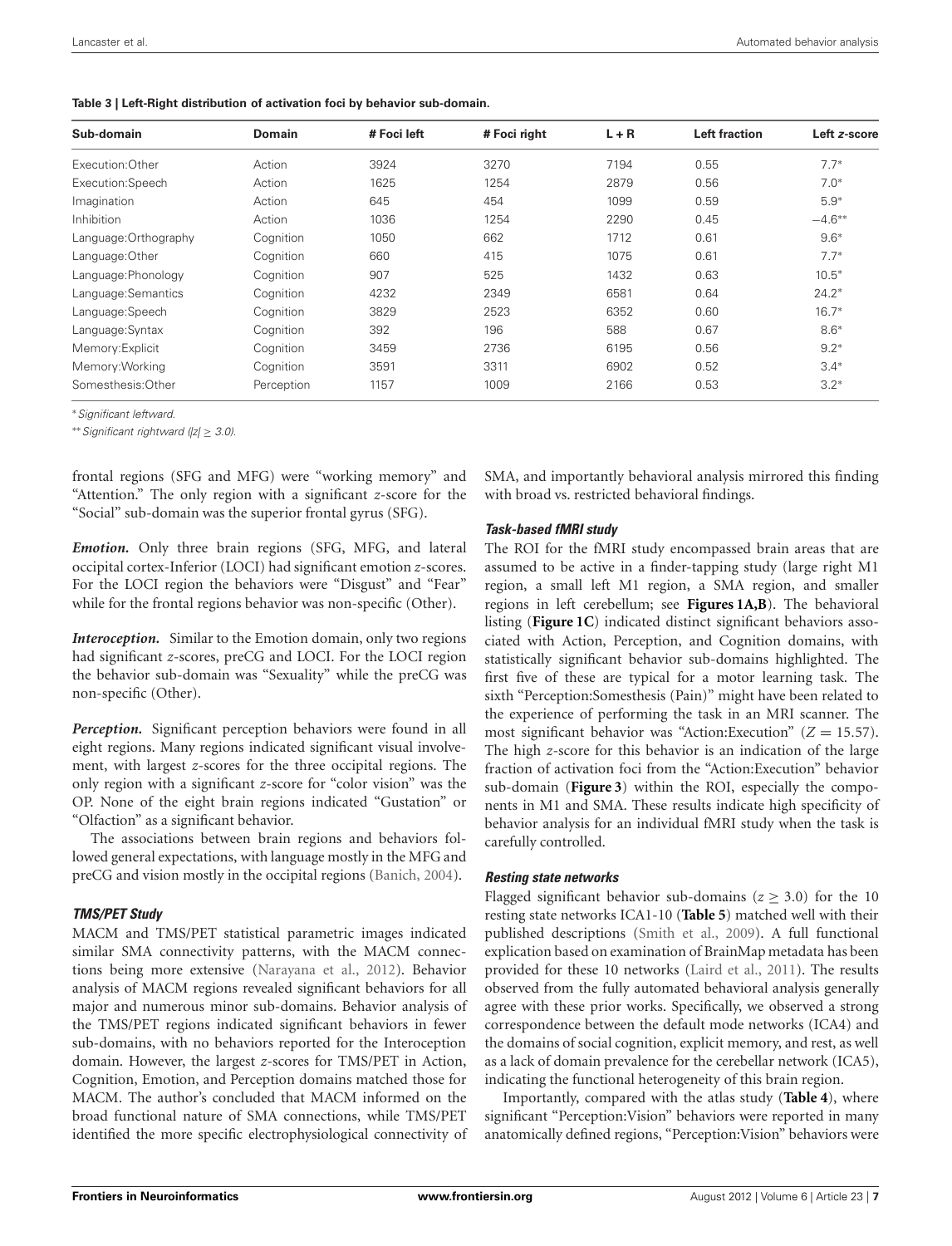#### <span id="page-7-0"></span>**Table 4 | Behavior analysis of eight anatomical regions from the HOC atlas.**

| Sub-domain             | Domain        | <b>SFG</b> | <b>MFG</b> | preCG   | postCG  | <b>SPL</b> | LOCS    | <b>LOCI</b> | <b>OP</b> |
|------------------------|---------------|------------|------------|---------|---------|------------|---------|-------------|-----------|
| Execution (Other)      | Action        | 2.73       | $-0.41$    | 22.37   | 14.80   | 11.34      | 4.11    | $-1.08$     | $-3.30$   |
| Execution (Speech)     | Action        | $-0.82$    | 1.19       | 9.11    | 3.78    | $-0.15$    | $-3.41$ | $-0.65$     | 2.69      |
| Imagination            | Action        | 1.86       | 2.49       | 8.11    | 2.83    | 5.11       | 1.77    | $-0.50$     | $-2.59$   |
| Inhibition             | Action        | 4.18       | 6.64       | 1.30    | $-1.52$ | 3.02       | 5.45    | 1.44        | $-1.05$   |
| Motor (Learning)       | Action        | 3.44       | 1.90       | 4.31    | 2.94    | 3.88       | 2.35    | $-0.42$     | $-1.97$   |
| Observation            | Action        | 1.00       | 2.97       | 2.43    | 0.17    | 4.78       | 2.69    | 6.40        | 1.67      |
| Other                  | Action        | 0.69       | $-0.51$    | 0.53    | $-0.57$ | $-0.37$    | $-0.68$ | $-0.44$     | $-0.49$   |
| Preparation            | Action        | 1.63       | 1.64       | 1.96    | 1.05    | 0.84       | 0.38    | 1.26        | $-0.12$   |
| Rest                   | Action        | $-3.35$    | 3.75       | $-0.60$ | $-1.24$ | $-1.99$    | 3.02    | $-1.08$     | $-1.70$   |
| Attention              | Cognition     | 5.36       | 12.76      | 5.07    | $-1.75$ | 7.94       | 10.87   | 4.06        | $-0.91$   |
| Language (Orthography) | Cognition     | 1.61       | 1.99       | 3.50    | $-0.52$ | 2.99       | 4.38    | 6.14        | 5.24      |
| Language (Other)       | Cognition     | 0.73       | 3.19       | 2.81    | $-1.23$ | 1.22       | 3.01    | 2.98        | 3.57      |
| Language (Phonology)   | Cognition     | 0.87       | 5.29       | 4.75    | $-2.41$ | 0.50       | 1.40    | $-0.07$     | 0.36      |
| Language (Semantics)   | Cognition     | 2.77       | 8.37       | 3.36    | $-4.17$ | 1.65       | 1.78    | 7.21        | 3.39      |
| Language (Speech)      | Cognition     | 0.63       | 6.55       | 7.92    | $-1.01$ | 1.01       | $-1.04$ | 2.55        | 2.95      |
| Language (Syntax)      | Cognition     | $-1.08$    | 1.69       | 1.87    | $-2.33$ | 0.48       | 1.83    | $-1.54$     | $-0.63$   |
| Memory (Explicit)      | Cognition     | 4.26       | 9.14       | 0.71    | $-5.43$ | 2.95       | 5.99    | 2.37        | $-1.20$   |
| Memory (Other)         | Cognition     | $-0.12$    | 0.48       | 0.56    | $-0.28$ | $-0.78$    | $-0.01$ | 0.69        | $-0.05$   |
| Memory (Working)       | Cognition     | 8.18       | 17.25      | 7.54    | $-3.55$ | 7.53       | 11.80   | 2.21        | $-0.99$   |
| Music                  | Cognition     | 1.54       | 0.44       | 2.34    | 0.64    | 2.70       | $-1.38$ | $-2.37$     | $-1.70$   |
| Other                  | Cognition     | 4.31       | 6.51       | $-0.39$ | $-4.23$ | 3.72       | 3.76    | 0.73        | $-1.49$   |
| Reasoning              | Cognition     | 3.08       | 7.74       | $-0.86$ | $-2.12$ | 3.32       | 7.10    | 0.07        | 0.88      |
| Social                 | Cognition     | 4.01       | 1.57       | 0.61    | $-2.51$ | 0.16       | 2.76    | 0.47        | $-1.28$   |
| Soma                   | Cognition     | 1.11       | 1.44       | 2.04    | $-0.67$ | 2.81       | 1.55    | 2.61        | 0.48      |
| Space                  | Cognition     | 3.67       | 3.93       | 3.60    | $-1.69$ | 6.97       | 13.12   | 6.35        | 0.78      |
| Time                   | Cognition     | 1.97       | 2.93       | 1.80    | $-1.08$ | 1.22       | 0.77    | 0.14        | 1.22      |
| Anger                  | Emotion       | $-0.19$    | 2.35       | 1.18    | $-2.17$ | $-1.47$    | $-0.24$ | 0.75        | $-1.81$   |
| Anxiety                | Emotion       | 0.97       | $-0.30$    | 0.77    | $-1.73$ | $-0.91$    | $-0.51$ | 0.27        | $-0.99$   |
| Disgust                | Emotion       | $-0.78$    | 0.38       | $-2.32$ | $-2.79$ | $-2.45$    | 0.19    | 3.12        | 1.07      |
| Fear                   | Emotion       | $-0.65$    | 0.78       | $-0.58$ | $-4.22$ | $-1.40$    | $-2.31$ | 4.42        | $-0.03$   |
| Happiness (Humor)      | Emotion       | 0.46       | $-0.37$    | $-0.94$ | $-1.17$ | $-0.29$    | 0.05    | 1.94        | $-1.63$   |
| Happiness (Other)      | Emotion       | $-0.13$    | 0.58       | 1.07    | $-2.12$ | $-2.50$    | $-1.92$ | 2.93        | $-0.44$   |
| Other                  | Emotion       | 3.84       | 5.74       | $-2.12$ | $-6.10$ | 0.39       | $-0.42$ | 2.86        | $-2.41$   |
| Sadness                | Emotion       | $-0.20$    | 2.33       | 0.09    | $-3.02$ | $-1.09$    | $-2.51$ | 1.59        | 1.04      |
| Air-hunger             | Interoception | $-1.30$    | $-0.16$    | $-0.97$ | $-1.62$ | $-1.71$    | $-3.15$ | $-0.38$     | $-1.67$   |
| Bladder                | Interoception | $-0.11$    | $-1.01$    | 2.88    | $-0.50$ | $-1.30$    | $-2.17$ | $-2.33$     | $-2.63$   |
| Hunger                 | Interoception | 0.43       | $-1.75$    | $-0.82$ | $-0.96$ | $-1.56$    | $-1.83$ | 2.96        | $-0.34$   |
| Other                  | Interoception | 0.68       | 0.41       | 3.59    | 1.53    | 0.62       | $-1.19$ | $-1.86$     | $-2.10$   |
| Sexuality              | Interoception | $-0.95$    | $-0.41$    | $-0.62$ | $-0.92$ | 1.38       | 1.52    | 5.96        | 0.64      |
| Sleep                  | Interoception | 1.98       | $-0.02$    | $-1.84$ | $-1.79$ | 1.47       | 1.94    | 0.50        | $-1.32$   |
| Thermoregulation       | Interoception | 0.25       | $-0.83$    | $-1.04$ | $-0.92$ | $-0.60$    | $-1.10$ | $-0.71$     | 1.31      |
| Thirst                 | Interoception | $-0.69$    | 0.34       | $-0.73$ | 1.46    | $-0.26$    | $-0.95$ | $-1.20$     | $-0.99$   |
| Audition               | Perception    | $-0.82$    | 3.72       | 1.93    | 0.05    | 1.27       | $-1.04$ | $-3.31$     | $-3.69$   |
| Gustation              | Perception    | $-0.22$    | 0.85       | 1.21    | 0.31    | $-1.10$    | $-1.03$ | 1.18        | 1.51      |
| Olfaction              | Perception    | $-0.60$    | 0.98       | $-2.18$ | $-1.60$ | 0.04       | $-0.79$ | $-1.22$     | $-0.69$   |
| Somesthesis (Other)    | Perception    | $-0.74$    | 0.60       | 8.19    | 8.67    | 4.80       | $-1.70$ | $-2.22$     | $-1.53$   |
| Somesthesis (Pain)     | Perception    | 0.94       | 0.15       | 3.41    | 1.89    | 1.49       | $-5.76$ | $-4.56$     | $-7.11$   |
| Vision (Color)         | Perception    | 0.39       | 2.74       | $-0.35$ | $-1.85$ | 2.19       | 1.84    | 2.24        | 4.45      |
| Vision (Motion)        | Perception    | 4.71       | 2.60       | 7.46    | $-2.30$ | 8.31       | 11.86   | 6.31        | 3.32      |
| Vision (Other)         | Perception    | 1.20       | 4.24       | 3.98    | $-2.61$ | 2.93       | 7.15    | 4.92        | 5.43      |
| Vision (Shape)         | Perception    | 1.57       | 2.89       | 3.30    | $-2.41$ | 6.05       | 11.19   | 11.06       | 5.44      |
|                        |               |            |            |         |         |            |         |             |           |

*Significant behaviors (z*≥*3.0) highlighted*

*SFG, superior frontal gyrus; MFG, middle frontal gyrus; preCG, pre central gyrus; postCG, post central gyrus; SPL, superior parietal loblule; LOCS, lateral occipital cortex superior; LOCI, lateral occipital cortex inferior; OP, occipital pole*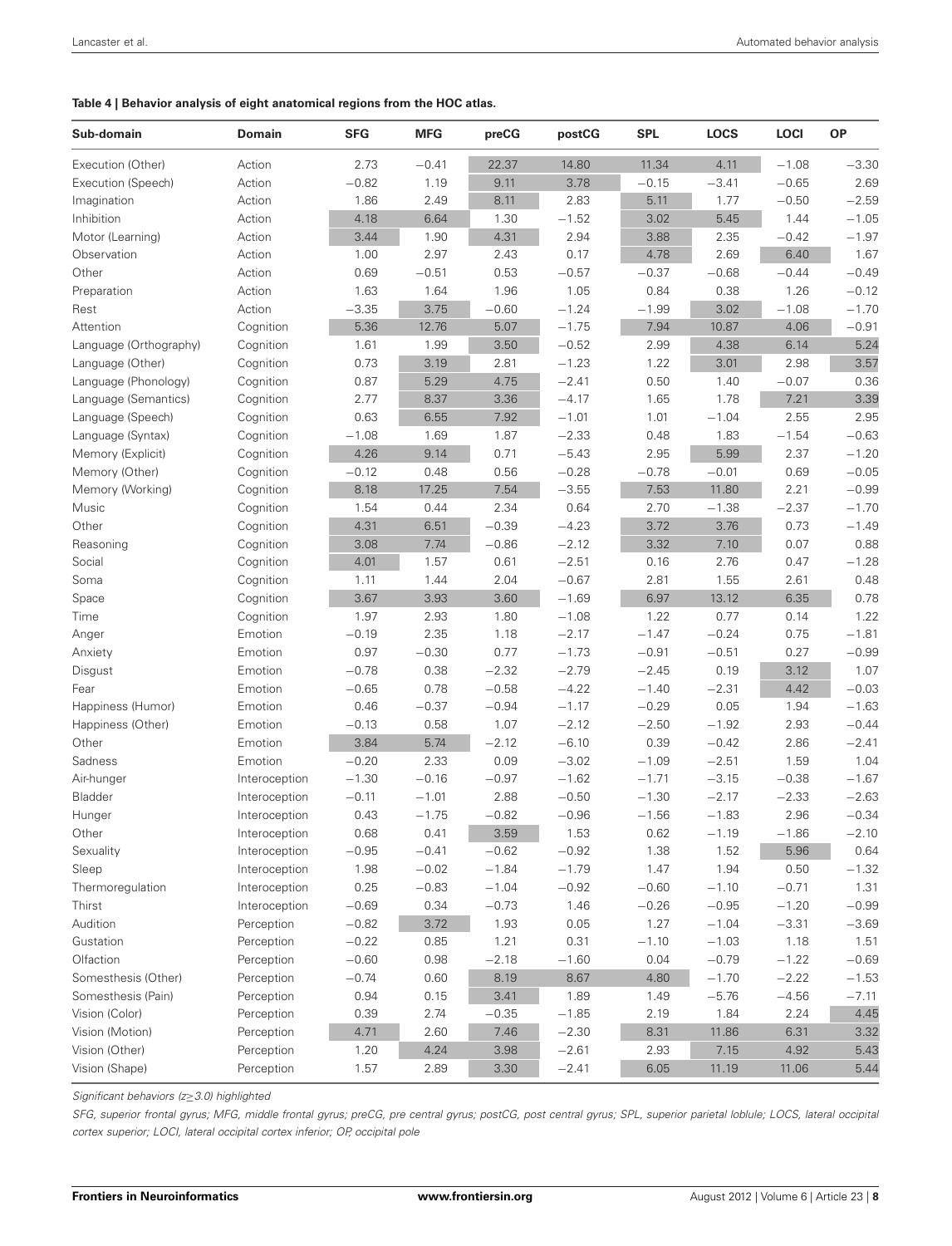<span id="page-8-0"></span>**Table 5 | Behavioral analysis of ten major representative functional networks [\(Smith et al., 2009\)](#page-11-8).**

| Sub-domain             | Domain        | ICA1    | ICA <sub>2</sub> | ICA3    | ICA4     | ICA5    | ICA6    | ICA7    | ICA8    | ICA9    | <b>ICA10</b> |
|------------------------|---------------|---------|------------------|---------|----------|---------|---------|---------|---------|---------|--------------|
| Execution (Other)      | Action        | $-3.56$ | $-2.55$          | 3.47    | $-11.36$ | 3.93    | 37.19   | 2.00    | $-4.28$ | $-7.13$ | $-0.38$      |
| Execution (Speech)     | Action        | $-0.88$ | 1.29             | 1.97    | $-4.97$  | 3.44    | 10.16   | 14.13   | $-1.59$ | $-6.77$ | $-0.35$      |
| Imagination            | Action        | $-1.08$ | $-2.83$          | 1.92    | $-1.60$  | $-0.08$ | 11.41   | 0.37    | 0.34    | $-2.79$ | 5.31         |
| Inhibition             | Action        | $-1.88$ | $-2.99$          | 1.43    | $-0.70$  | $-6.29$ | 3.63    | 3.20    | 10.88   | 5.16    | 3.63         |
| Motor (Learning)       | Action        | $-0.32$ | $-1.38$          | 3.20    | $-0.51$  | 1.47    | 8.36    | $-0.09$ | 0.80    | $-2.30$ | 0.87         |
| Observation            | Action        | 0.68    | 1.11             | 7.67    | $-3.44$  | $-2.89$ | 1.93    | $-0.75$ | $-0.23$ | 0.56    | 3.37         |
| Other                  | Action        | $-0.91$ | $-0.77$          | 0.02    | 0.15     | $-0.82$ | 0.03    | 0.75    | 0.37    | $-0.08$ | 0.58         |
| Preparation            | Action        | $-0.66$ | $-0.67$          | 0.43    | 0.89     | $-2.09$ | 4.28    | $-0.32$ | 2.67    | $-0.26$ | $-0.17$      |
| Rest                   | Action        | $-2.45$ | $-3.59$          | $-2.50$ | 7.08     | $-3.89$ | $-2.91$ | 0.47    | 4.73    | 0.57    | 3.82         |
| Attention              | Cognition     | 0.68    | $-1.99$          | 8.92    | $-2.55$  | $-8.63$ | 8.84    | 4.02    | 12.17   | 2.39    | 10.84        |
| Language (Orthography) | Cognition     | $-0.06$ | 5.83             | 10.67   | $-2.82$  | $-0.85$ | 1.53    | 0.17    | $-1.18$ | $-4.79$ | 6.75         |
| Language (Other)       | Cognition     | $-0.69$ | 2.24             | 4.69    | $-0.62$  | $-1.94$ | 1.35    | 3.64    | $-2.23$ | $-3.17$ | 5.31         |
| Language (Phonology)   | Cognition     | $-3.49$ | $-0.23$          | 1.56    | $-3.55$  | $-1.56$ | $-0.24$ | 7.69    | 2.61    | $-1.70$ | 10.18        |
| Language (Semantics)   | Cognition     | 0.34    | 2.26             | 9.32    | $-2.61$  | $-3.10$ | $-0.26$ | 8.45    | 1.28    | $-7.80$ | 16.77        |
| Language (Speech)      | Cognition     | 0.52    | 0.02             | 4.83    | $-2.79$  | $-1.11$ | 4.75    | 17.23   | 1.25    | $-6.12$ | 10.24        |
| Language (Syntax)      | Cognition     | $-0.78$ | $-1.28$          | $-0.30$ | 0.28     | $-1.66$ | $-1.34$ | 4.42    | 0.18    | $-1.48$ | 5.54         |
| Memory (Explicit)      | Cognition     | $-1.62$ | $-2.99$          | 2.43    | 5.43     | $-7.48$ | $-3.04$ | 1.11    | 10.20   | $-2.50$ | 12.24        |
| Memory (Other)         | Cognition     | $-0.20$ | $-0.27$          | 0.19    | $-1.28$  | $-0.98$ | 0.54    | 0.08    | $-0.74$ | $-0.37$ | 1.22         |
| Memory (Working)       | Cognition     | $-1.90$ | $-2.21$          | 9.02    | $-6.14$  | $-3.77$ | 6.58    | $-3.53$ | 10.35   | 4.32    | 17.20        |
| Music                  | Cognition     | $-3.04$ | $-2.86$          | $-1.75$ | $-2.71$  | 0.86    | 3.61    | 10.11   | 0.25    | $-3.01$ | 0.72         |
| Other                  | Cognition     | $-3.58$ | $-3.09$          | $-0.65$ | 1.15     | $-7.32$ | $-2.18$ | 0.14    | 22.60   | $-1.30$ | 6.01         |
| Reasoning              | Cognition     | 2.34    | 0.18             | 2.62    | 1.90     | $-4.43$ | $-0.52$ | $-2.90$ | 4.85    | 2.18    | 8.40         |
| Social                 | Cognition     | $-2.37$ | $-3.72$          | $-0.74$ | 6.45     | $-4.41$ | $-2.42$ | 1.17    | 4.24    | 0.98    | 1.88         |
| Soma                   | Cognition     | 0.48    | 0.17             | 2.39    | 0.35     | $-3.09$ | 1.70    | 3.27    | 1.40    | $-1.42$ | 1.14         |
| Space                  | Cognition     | 3.26    | 0.44             | 13.82   | $-1.32$  | $-1.58$ | 4.58    | $-2.98$ | $-1.18$ | $-1.37$ | 6.49         |
| Time                   | Cognition     | $-0.60$ | 0.52             | 0.66    | $-1.81$  | $-0.65$ | 1.07    | 0.98    | 1.13    | 0.80    | 2.29         |
| Anger                  | Emotion       | $-0.45$ | $-1.93$          | 1.94    | $-2.53$  | $-1.69$ | $-1.70$ | 3.85    | 0.98    | $-0.03$ | 0.54         |
| Anxiety                | Emotion       | 0.29    | $-0.20$          | $-0.66$ | 1.22     | $-2.36$ | $-0.55$ | 1.69    | 5.29    | $-1.17$ | $-0.57$      |
| Disgust                | Emotion       | 0.22    | 0.94             | 2.77    | 0.37     | $-2.37$ | $-2.24$ | 4.64    | 3.02    | $-1.67$ | $-0.30$      |
| Fear                   | Emotion       | $-1.35$ | 0.35             | 4.28    | $-0.05$  | $-1.86$ | $-4.07$ | 2.07    | 5.62    | $-3.31$ | $-2.43$      |
| Happiness (Humor)      | Emotion       | $-1.29$ | $-1.48$          | 3.26    | 0.28     | 0.02    | $-1.43$ | 1.47    | $-0.20$ | $-1.51$ | $-1.38$      |
| Happiness (Other)      | Emotion       | $-0.55$ | 0.27             | 1.60    | 0.15     | $-2.86$ | $-2.16$ | 3.23    | 2.16    | $-2.26$ | $-1.39$      |
| Other                  | Emotion       | $-4.70$ | $-4.97$          | $-2.35$ | 3.47     | $-9.15$ | $-4.27$ | 2.74    | 25.52   | $-2.95$ | 4.73         |
| Sadness                | Emotion       | $-1.08$ | $-0.06$          | $-0.48$ | $-0.25$  | $-3.40$ | $-3.20$ | 2.03    | 3.55    | $-2.12$ | $-0.75$      |
| Air-hunger             | Interoception | $-1.31$ | $-1.19$          | $-1.22$ | $-2.17$  | 2.20    | $-1.55$ | 0.36    | 0.61    | $-1.87$ | $-1.51$      |
| Bladder                | Interoception | $-3.13$ | $-1.45$          | $-2.82$ | $-2.37$  | 1.07    | 2.32    | 1.53    | 2.77    | $-0.12$ | $-1.85$      |
| Hunger                 | Interoception | 1.05    | 0.51             | 1.83    | $-0.94$  | $-0.05$ | $-2.59$ | 2.79    | 1.52    | $-2.28$ | $-1.19$      |
| Other                  | Interoception | $-2.43$ | $-2.41$          | $-1.75$ | $-2.56$  | 0.09    | 4.00    | 2.23    | 0.59    | $-0.74$ | $-0.40$      |
| Sexuality              | Interoception | $-3.02$ | $-0.09$          | 4.73    | $-0.16$  | $-4.20$ | $-1.08$ | 1.01    | 5.32    | $-4.06$ | 0.67         |
| Sleep                  | Interoception | 2.69    | $-1.43$          | 1.92    | 0.46     | 0.36    | 0.51    | $-0.82$ | 1.08    | $-1.48$ | 0.28         |
| Thermoregulation       | Interoception | 1.21    | 0.75             | $-0.86$ | 0.80     | $-1.33$ | $-0.25$ | 0.37    | 0.15    | $-1.02$ | $-0.38$      |
| Thirst                 | Interoception | $-0.53$ | $-2.49$          | $-3.18$ | 0.81     | $-1.47$ | 2.23    | 1.52    | 2.60    | $-1.07$ | $-0.36$      |
| Audition               | Perception    | $-4.34$ | $-4.16$          | $-4.30$ | $-3.52$  | $-4.80$ | 2.31    | 21.30   | 0.44    | $-3.64$ | 0.11         |
| Gustation              | Perception    | $-2.40$ | 0.73             | 0.22    | $-2.83$  | $-0.34$ | $-1.37$ | 3.00    | 5.79    | $-2.88$ | $-0.72$      |
| Olfaction              | Perception    | $-1.53$ | $-1.52$          | $-1.70$ | 0.33     | $-0.99$ | $-1.76$ | 0.86    | 4.76    | $-2.00$ | $-0.69$      |
| Somesthesis (Other)    | Perception    | $-2.34$ | $-2.46$          | $-0.87$ | $-4.51$  | $-0.18$ | 14.22   | 5.38    | 1.07    | $-0.63$ | 1.03         |
| Somesthesis (Pain)     | Perception    | $-9.73$ | $-4.34$          | $-7.83$ | $-5.32$  | 0.02    | 8.45    | 10.00   | 11.53   | 1.19    | $-0.27$      |
| Vision (Color)         | Perception    | 2.42    | 3.32             | 4.73    | $-2.58$  | $-1.37$ | $-1.05$ | $-3.30$ | 0.71    | $-0.23$ | 1.90         |
| Vision (Motion)        | Perception    | 8.18    | 2.48             | 10.64   | $-2.91$  | $-3.48$ | 12.19   | $-5.75$ | 1.58    | $-4.02$ | 2.45         |
| Vision (Other)         | Perception    | 8.65    | 5.38             | 10.52   | $-0.93$  | $-2.24$ | 2.53    | $-1.10$ | $-0.38$ | $-1.98$ | 2.81         |
| Vision (Shape)         | Perception    | 5.59    | 7.04             | 19.04   | $-4.16$  | $-1.38$ | 2.86    | $-3.33$ | $-2.77$ | $-2.94$ | 4.29         |

*Significant behaviors (z* ≥ *3.0) highlighted.*

*ICA1-ICA3, visual areas with ICA1 medial, ICA2 OP and ICA3 lateral; ICA4, default mode network; ICA5, cerebellum; ICA6, sensory motor; ICA7, auditory; ICA8, executive control; ICA9 and 10, frontoparietal (ICA10 on the left).*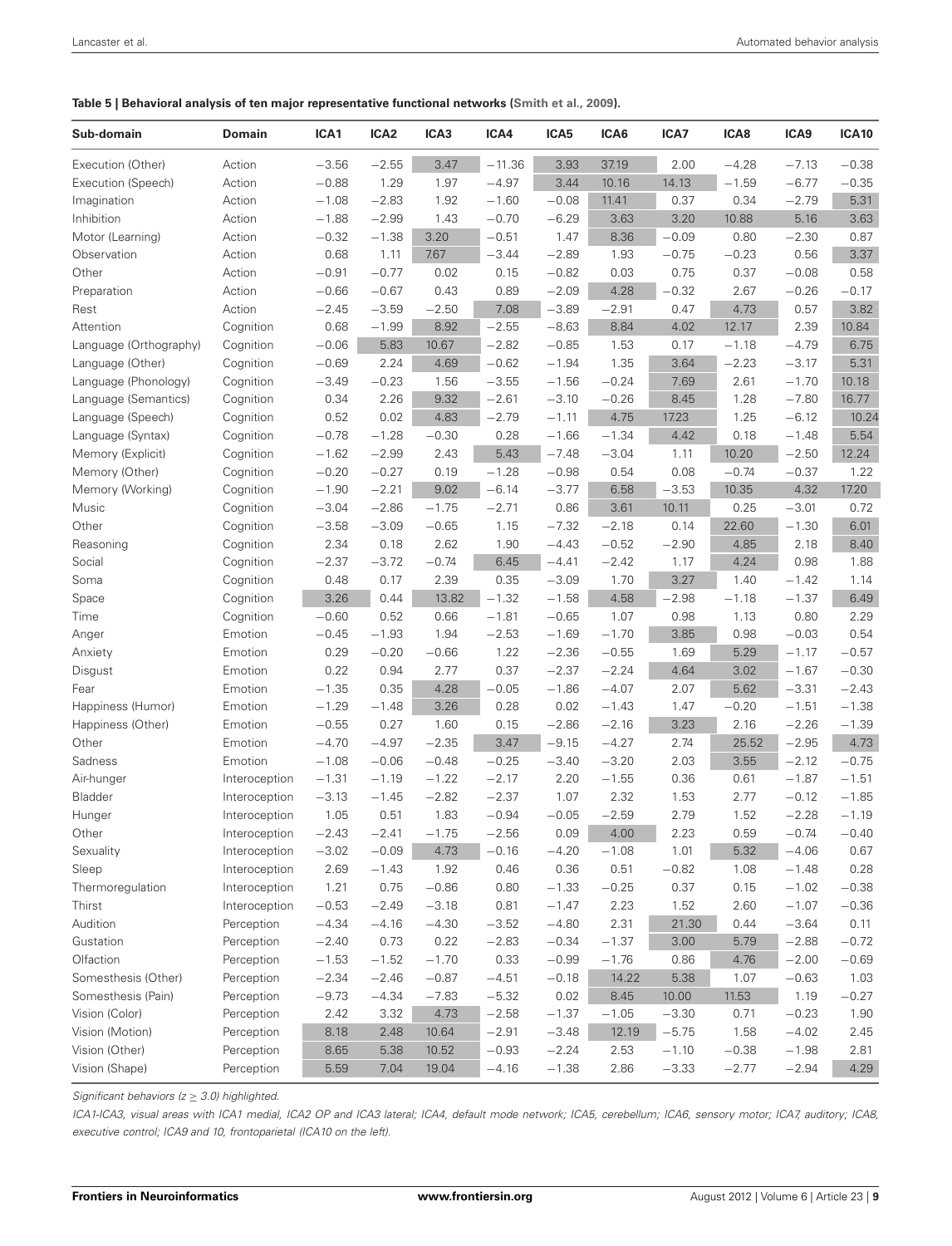more restricted to classic visual areas in the resting state network study (ICA1-3; **[Table 5](#page-8-0)**). This supports the notion of improved behavioral specificity for functionally derived vs. anatomically derived ROIs. For some networks, we observed a higher degree of significance across a wider range of behavioral domains than was expected. In particular, we observed several perceptual and motor networks that yielded significant cognitive domains, which informs as to the complexity of many-to-many mappings between brain regions and mental functions, as well as the potential risks associated with carrying out reverse inference [\(Poldrack](#page-11-0), [2006;](#page-11-0) [Chang et al.](#page-10-18), [2012;](#page-10-18) [Yakoni et al., 2012](#page-11-9)) without a computational framework and underlying database structure. However, behavior analysis is intended to inform concerning a forward region-to-behavior relationship not the reverse.

#### **DISCUSSION**

The basic assumption of behavior analysis was that the spatial distribution of activation foci derived from the BrainMap database for each behavioral sub-domain represents the sub-domain's true probability distribution function. The large numbers of activation foci reported by some sub-domains indicate that this was a reasonable assumption (**[Table 1](#page-1-0)**). We felt that large-N subdomains  $(N_b > 1000$  foci) would be reasonably represented but were concerned about lower-N sub-domains. However, integrated probabilities for the low-N sub-domains can be large if the ROI matches with the spatial distribution of activation foci. To test basic assumptions we formulated behavior-specific ROIs for each sub-domain and examined the behavior profile of each. To simulate a continuous PDF, desired for formulating ROIs, we smoothed each sub-domains PDF image using a 3-D Gaussian filter (FWHM = 10 mm). Behavior-specific ROIs were formed using a 25% threshold.

A highly significant *z*-score (*z >* 10) was seen in each behavior-specific profile for its paired sub-domain. In fact paired behavior sub-domains were ranked in the top four for all behavior-specific profiles (36 ranked 1st, 9 ranked 2nd, 5 ranked 3rd, and 1 ranked 4th). The "Action:Execution:Other" subdomain had the highest *z*-scores for behavior-specific ROIs of several other Action sub-domains (Action:Imagination, Action: Motor Learning, and Action:Preparation). This was not unexpected since Action:Execution is a behavior that occurs in conjunction with these behaviors and would be designated as such in BrainMap. Interestingly, "Emotion:Other" had the highest *z*-score for the behavior-specific ROIs from "Interoception: Sexuality" and "Perception:Olfaction" behavior sub-domains. This suggests that a strong emotional response in experiments with these sensory driven behaviors. Importantly, all other behavior-specific profiles from the low-N Interoception domain, paired best with their sub-domain. This evaluation showed that a behavioral sub-domain can be significant when an ROI that matches the spatial distribution of activation foci for the subdomain, even for low-N sub-domains.

The regional benefit of behavioral analysis obviously diminishes for larger ROIs, so we recommend using ROIs smaller than cerebral hemispheres (**[Table 2](#page-5-0)**). Effect size decreases as the ROI size increases, approaching zero for a whole brain ROI, as

both *po* and *pe* approach unity (Equation 1). We expect that likely use scenarios will be with ROIs formulated from statistical or anatomical maps, which are much smaller than cerebral hemispheres. There are several factors that relate to significant behaviors for such ROIs. The variance in effect size  $(p_0-p_e)$  is inversely related to  $N_b$ , such that larger-N sub-domains (**[Table 1](#page-1-0)**) can have higher *z*-scores for the same effect size. Therefore behavior analysis for low-N sub-domains, such as Interoception, may require a larger effect size to reach the same significance level. Adding more studies to the BrainMap database for low-N subdomains will help balance this effect and is a recommendation of this project. An effect size approaching  $+1$  ( $p_0 \rightarrow 1$  and  $p_e \rightarrow 0$ ) indicates a good spatial match between the distribution of activation foci for a behavioral sub-domain and the ROI, and also leads to a reduction in variance, since variance of both  $p<sub>o</sub>$  and  $p<sub>e</sub>$ approaches to zero at these extremes (see Equation 1). This non-N related variance property indicates that the *z*-score for a low-N sub-domain can be significant for larger effect sizes. These factors, increasing the numerator of Equation 1 and the decreasing the denominator, can jointly lead to high *z*-scores for sub-domains with "highly localized" activation foci when probed using an ROI that fits the location and extent of the sub-domain.

While the regional specificity increases with smaller ROIs, the utility of automated behavior analysis also diminishes with dimi[nishing ROI size. Unlike the Talairach Daemon \(](#page-10-6)Lancaster et al., [2000](#page-10-6)) it is not reasonable to use behavior analysis



<span id="page-9-0"></span>**FIGURE 4 | Activation foci from all 51 behavior sub-domains are distributed throughout the Talairach brain.** Outline from the Talairach Daemon. Crosshair at (-28, 0, 0).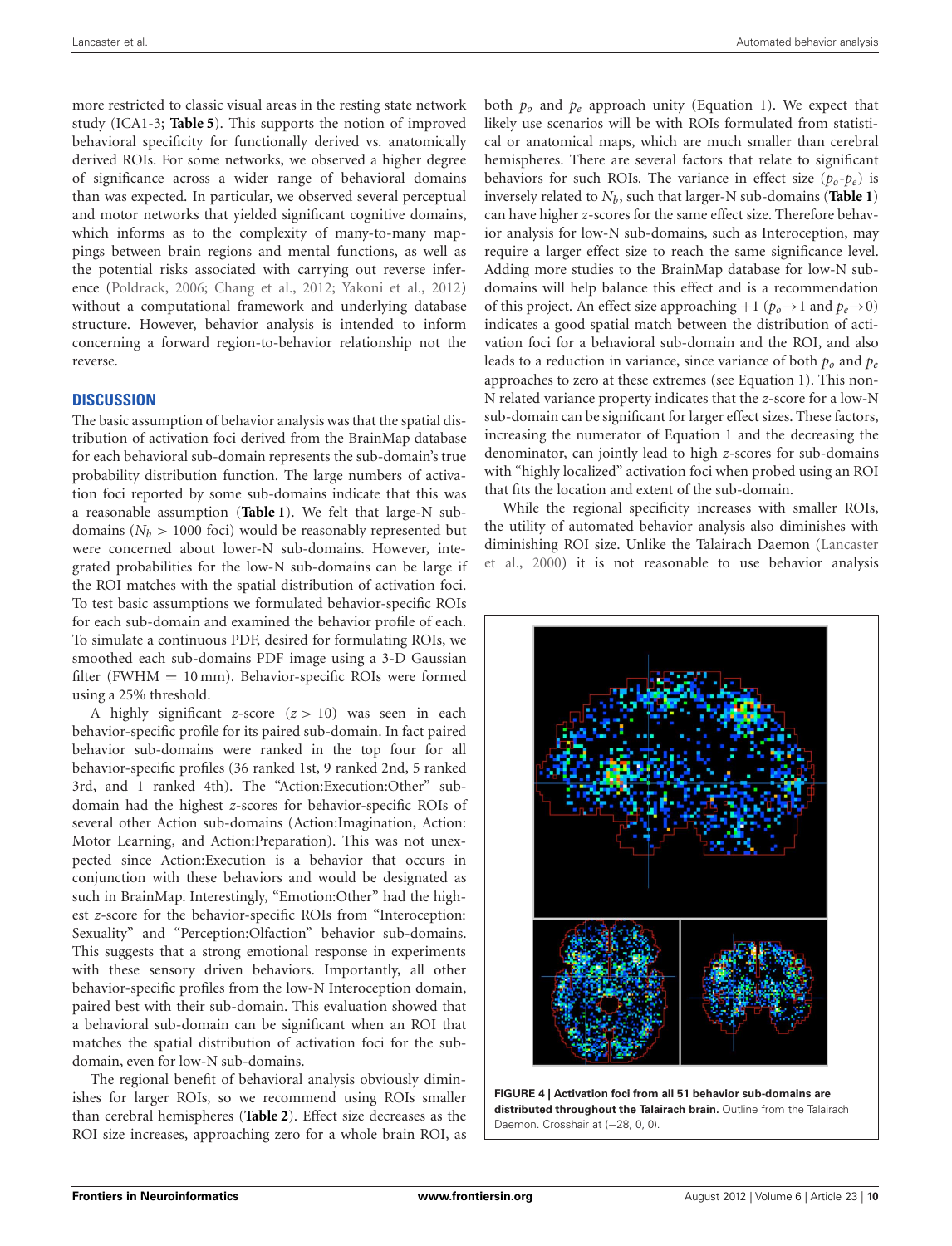for single coordinates. However, it is possible to estimate behaviors in the neighborhood of a single location. This can be achieved by varying the search range about a point ROI, at an *x*-*y*-*z* coordinate, until significant sub-domains are reported or until the range reaches some user defined limit. If no significant sub-domains were found within the range limit the reported outcome would be "no significant behaviors within this neighborhood." This approach has not yet been tested, but a future release of the behavior analysis software will support using a table of coordinates to append a list of significant behaviors within a neighborhood, similar to what is done for the Talairach Daemon for anatomical labeling of locations.

The BrainMap database changes almost daily as new papers are entered. Periodic updates to the 4-D behavior image will be provided to keep pace with changes. Database growth was experienced during the development of the behavior analysis application where the 4-D behavioral image was updated several times to improve on low-N sub-domains.

The null hypothesis was that the observed probability *po* was not different from the probability expected  $p_e$  if activation foci were randomly distributed throughout the brain, i.e., not localized. There is a potential problem with the way *pe* was calculated, based on whole brain volume, since activation foci should not fall within all spaces within the brain, i.e., white matter or ventricles. This suggests that we should use a volume less than whole brain when calculating *pe*. However, as illustrated in **[Figure 4](#page-9-0)** the distribution foci throughout the brain includes these regions, albeit with fewer foci/volume. This is due to many effects, including differences in brain normalization methods, differences

# **REFERENCES**

- <span id="page-10-13"></span>Arfanakis, K., Cordes, D., Haughton, V. M., Moritz, C. H., Quigley, M. A., and Meyerand, M. E. (2000). Combining independent component analysis and correlation analysis to probe interregional connectivity in fMRI task activation datasets. *Magn. Reson. Imaging* 18, 921–930.
- <span id="page-10-16"></span>Banich, M. T. (2004). "Hemispheric Specialization" in *Cognitive Neuroscience and Neuropsychology*, 2nd Edn. New York, NY: Houghton Mifflin Company, 112–142.
- <span id="page-10-14"></span>Bartels, A., and Zeki, S. (2005). Brain dynamics during natural viewing conditions–a new guide for mapping connectivity *in vivo*. *Neuroimage* 24, 339–349.
- <span id="page-10-11"></span>Cauda, F., Cavanna, A. E., D'Agata, F., Sacco, K., Duca, S., and Geminiani, G. C. (2011). Functional connectivity and coactivation of the nucleus accumbens: a combined functional connectivity and structure-based meta-analysis. *J. Cogn. Neurosci.* 23, 2864–2877.
- <span id="page-10-18"></span>Chang, L. J., Yarkoni, T., Khaw, M. W., and Sanfey, A. G. (2012). Decoding the role of the insula in human cognition: functional parcellation and

large-scale reverse inference. *Cereb. Cortex*. doi: 10.1093/cercor/bhs065. [Epub ahead of print].

- <span id="page-10-12"></span>Eickhoff, S. B., Bzdok, D., Laird, A. R., Roski, C., Caspers, S., Zilles, K., and Fox, P. T. (2011). Co-activation patterns distinguish cortical modules, their connectivity and functional differentiation. *Neuroimage* 57, 938–949.
- <span id="page-10-5"></span>Evans, A. E., Janke, A. L., Collins, D. L., and Baillet, S. (2012). Brain templates and atlases. *Neuroimage* 62, 911–922.
- <span id="page-10-7"></span>Fox, P., Ingham, R., George, M. S., Mayberg, H., Ingham, J., Roby, J., Martin, C., and Jerabek, P. (1997). Imaging human intra-cerebral connectivity by PET during TMS. *Neuroreport* 8, 2787–2791.
- <span id="page-10-0"></span>Fox, P. T., Laird, A. R., Fox, S. P., Fox, M., Uecker, A. M., Crank, M., Loenig, S. F., and Lancaster, J. L. (2005). BrainMap taxonomy of experimental description and evaluation. *Hum. Brain Mapp.* 25, 185–198.
- <span id="page-10-8"></span>Fox, P. T., Narayana, S., Tandon, N., Fox, S. P., Sandoval, H., Kochunov, P., Capaday, C., and Lancaster, J. L. (2006). Intensity modulation of TMS-induced cortical excitation:

in resolution of functional images, and differences in methods to determine locations of activations. To avoid making assumptions that might vary over time we felt that the best alternative was to assume that for the null case any location within the brain would be equally likely for activation. This method worked well to delineate significant behaviors in this project. Also, this approach worked well for ROIs placed in WM, where most *z*-scores were negative, and no significant behaviors were indicated. Finally, this approach has worked well for rejection of ICA components associated with motion artifacts (mostly at brain boundaries), where most*z*-scores are negative, and no significant behaviors are indicated.

The automated regional behavioral analysis application is a software tool that provides real-time access to the comprehensive set of behavioral data in the BrainMap database. The only user action is to define the ROI in a spatially normalized brain image. To simplify interpretation, results are presented as a behavior profile chart with a table of behaviors ranked by *z*-scores. Benefits of automated regional behavior analysis were demonstrated in brain atlases, in individual and group fMRI studies, as well as for resting state networks. The behavioral analysis software provides a novel approach to organize, share, and interpret database information and, as such, should provide a unique resource for the neuroimaging community.

## **ACKNOWLEDGMENTS**

NIMH grant R01-MH074457. Meta-analysis in Human Brain Mapping, Helmholz-Alliance for Systems Biology ("Human Brain Model").

primary motor cortex. *Hum. Brain Mapp.* 27, 478–487.

- <span id="page-10-10"></span>Fox, P. T., Parsons, L. M., and Lancaster, J. L. (1998). Beyond the single study: function/location metanalysis in cognitive neuroimaging. *Curr. Opin. Neurobiol.* 8, 178–187.
- <span id="page-10-15"></span>Jafri, M. J., Pearlson, G. D., Stevens, M., and Calhoun, V. D. (2008). A method for functional network connectivity among spatially independent resting-state components in schizophrenia. *Neuroimage* 39, 1666–1681.
- <span id="page-10-3"></span>Jenkinson, M., and Smith, S. M. (2001). A global optimisation method for robust affine registration of brain images. *Med. Image Anal.* 5, 143–156.
- <span id="page-10-1"></span>Laird, A. R., Eickhoff, S. B., Kurth, F., Fox, P. T., Uecker, A. M., Turner, J. A., Robinson, J. L., Lancaster, J. L., and Fox, P. T. (2009). ALE meta-analysis workflows via the BrainMap database: progress towards a probabilistic functional brain atlas. *Front. Neuroinform.* 3:23. doi: 10.3389/neuro.11.023. 2009
- <span id="page-10-17"></span>Laird, A. R., Fox, P. M., Eickhoff, S. B., Turner, J. A., Ray, K. L., McKay, D.

R., Glahn, D. C., Beckmann, C. F., Smith, A. M., and Fox, P. T. (2011). Behavioral interpretations of intrinsic connectivity networks. *J. Cogn. Neurosci.* 23, 4022–4037.

- <span id="page-10-9"></span>Laird, A. R., Robbins, J. M., Li, K., Price, L. R., Cykowski, M. D., Narayana, S., Laird, R. W., Franklin, C., and Fox, P. T. (2008). Modeling motor connectivity using TMS/PET and structural equation modeling. *Neuroimage* 41, 424–436.
- <span id="page-10-2"></span>Lancaster, J. L., and Fox, P. T. (2009). "Talairach space as a tool for intersubject standardization in the brain," in *Handbook of Medical Image Processing and Analysis*, 2nd Edn. Chapter 38, ed I. N. Bankman (San Diego, CA: Academic Press), 629–642.
- <span id="page-10-4"></span>Lancaster, J. L., Tordesillas-Gutierrez, D., Martinez, M., Salinas, F., Evans, A., Zilles, K., Mazziotta, J. C., and Fox, P. T. (2007). Bias between MNI and Talairach coordinates analyzed using the ICBM-152 brain template. *Hum. Brain Mapp.* 28, 1194–1205.
- <span id="page-10-6"></span>Lancaster, J. L., Woldorff, M. G., Parsons, L. M., Liotti, M., Freitas, C. S., Rainey, L., Kochunov, P. V., Nickerson, D., Mikiten, S., and Fox,